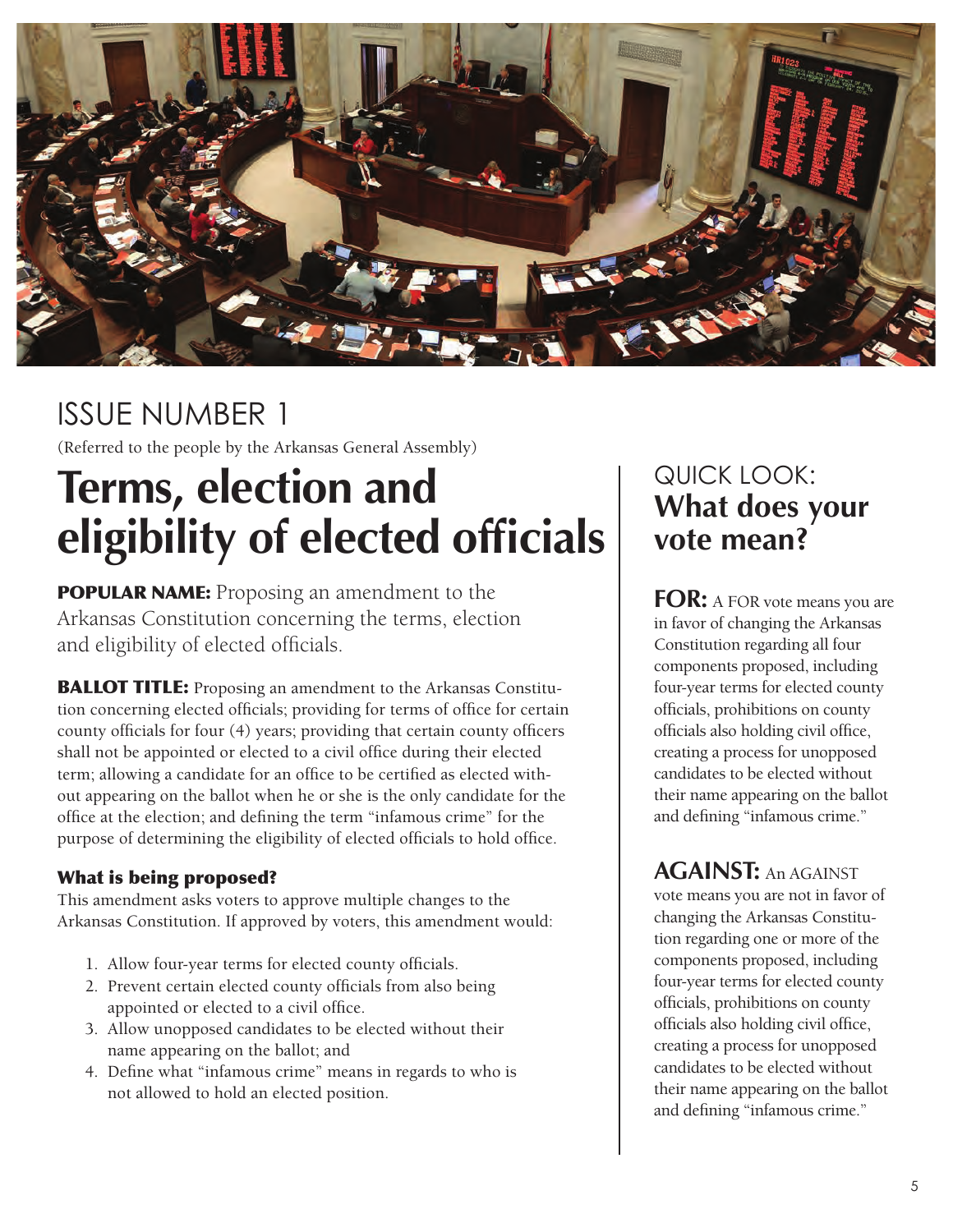The following statements are examples of what supporters and opponents have made public either in media statements, campaign literature, on websites or in interviews with Public Policy Center staff. The University of Arkansas System Division of Agriculture does not endorse or validate these statements.

# **What do supporters say?**

- If county officials had four-year terms, they could initiate some of their own ideas and see them through, especially when it comes to technology.
- It would provide much needed ethics reforms by preventing county-level office holders from being appointed or elected to any civil office. This prevents those charged with the public trust from having a divided focus.
- It would save money on the printing of ballots to leave off unopposed candidates.
- The amendment takes all the gray area out of the defnition of the phrase "infamous crime" and gives the courts and prosecutors more guidance so that crimes not ftting the defnition are not prosecuted.

# **What do opponents say?**

There has been no organized or publicized opposition to this amendment.

- In general, people may think there is more accountability for county officials if you make them run every two years.
- In other states, critics have said eliminating the name of an unopposed candidate from the ballot discourages awareness of government officials and could create a perception that unopposed candidates aren't doing their jobs or are indifferent public officials.
- Omitting a candidate from the ballot deprives voters of their right to vote for the candidate of their choice.
- There should be an overall review of the crime on an individual basis instead of an immediate bar to office. Due to the strict nature of the law, an Arkansas county sheriff was removed from office on the basis of theft of chickens at a very young age regardless that there was substantial evidence of rehabilitation and that he was elected by more than 80 percent of voters.

## How did this issue get on the ballot?

Arkansas legislators voted to put House Joint Resolution 1027, or Issue 1, on the 2016 general election ballot. If approved by a majority of the House and Senate, the state legislature has the right to include up to three constitutional amendments on the general election ballot. Constitutional amendments require the approval of a majority of voters in a statewide election.

## Who were the main sponsors of this amendment?

 David Branscum of Marshall Reps. Jack Ladyman of Jonesboro and

The following sections describe each of the four proposed changes included in this amendment.

# **Section 1: Providing for four-year terms for elected county officials**

### What would this section do?

It would change the constitution to allow the following list of elected county officials to serve four years in office, instead of the current two-year terms.

- County judge Coroner
- 
- 
- 
- 
- Sheriff Treasurer
- Circuit clerk County surveyor
- County clerk Tax collector
- Assessor

These officials can currently run for re-election and there are no limits on the number of terms they can serve.

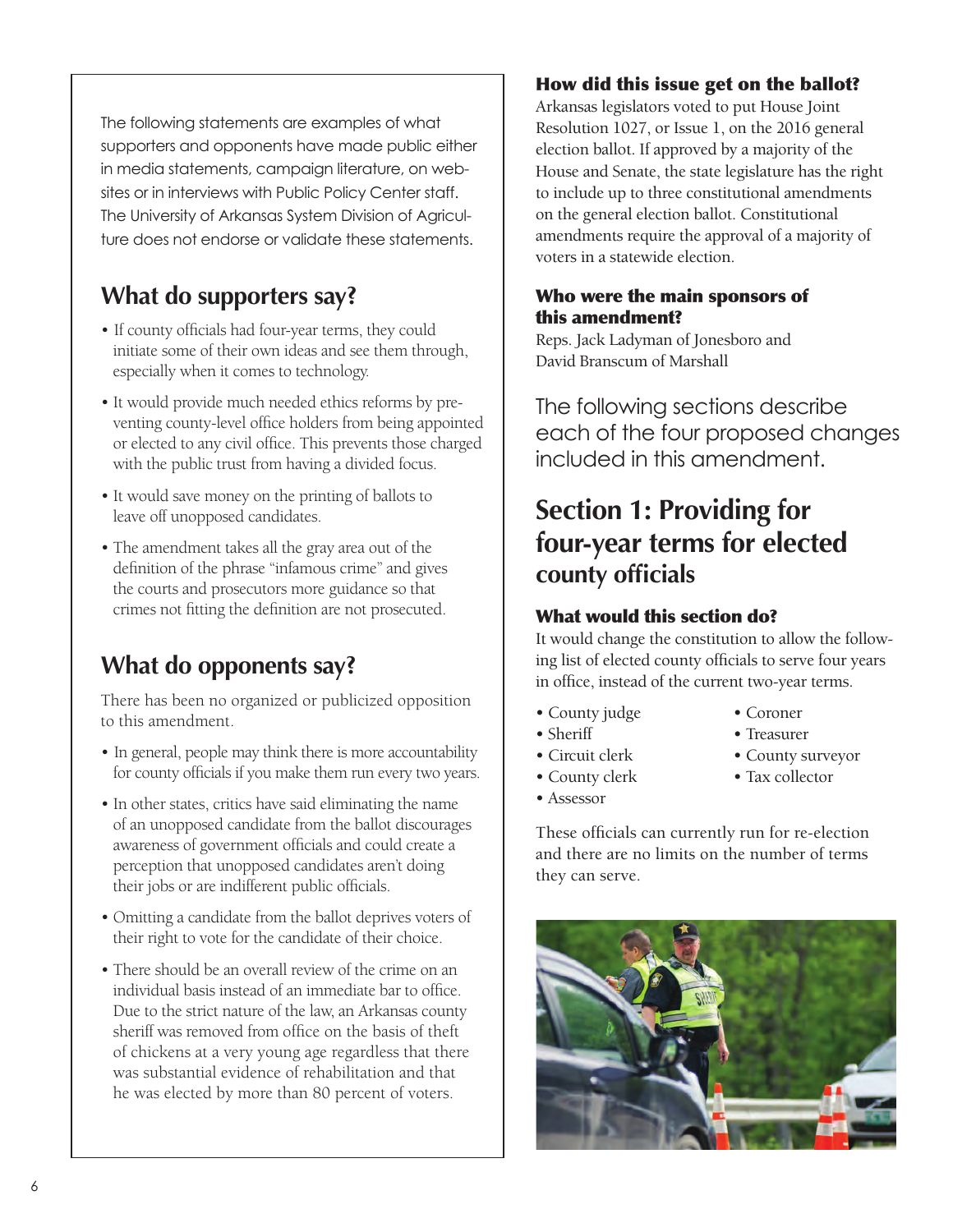#### Aren't there more elected county officials than what's listed?

Yes, there are. This amendment would not apply to justices of the peace who represent different districts of a county on governing boards known as Quorum Courts. They would continue to serve two-year terms.

You can read more about what each elected county position does in the introduction of the Arkansas County Judge's Procedural Manual published by the Association of Arkansas Counties. The manual can be found online at: [www.arcounties.org/public/userfles](www.arcounties.org/public/userfiles)/ fles/Publications/Judges2016Manual.pdf.

## If approved, when would the county officials listed previously start serving four-year terms?

County officials elected in 2016 would continue to serve two-year terms. Four-year terms would start for people elected in the 2018 general election.

## **Section 2 – Preventing elected county officials from holding civil office**

## What would this section do?

It would add to the constitution a section that says a person elected or appointed to the following county offices could not be appointed or elected to any other civil office in Arkansas at the same time.

• County judge

• Justice of the peace

court members)

- County clerk • Assessor
- (also known as quorum • Coroner
	- Treasurer
- Sheriff • Circuit clerk
- County surveyor • Tax collector

#### What does this amendment mean by "civil office?"

The amendment does not define "civil office." The Arkansas Constitution already says senators and representatives can't be appointed or elected to any civil offce, but the constitution's writers did not explain what they meant by the phrase.

The court system has helped defne the phrase's meaning over the years in rulings that found "civil office" to include:

- Positions that have the authority of the state to act
- An office created by law within one of the three branches of government (legislative, executive and judicial)



- Any officer who holds an appointment under the government
- An office created by law, with tenure, compensation and duties fxed by law
- A position that includes the taking an oath of office, the receipt of a formal commission and the giving of a bond.

Examples of state and local positions that courts determined to be a civil office include:

- Board of Workforce Education
- Board of Commissioners of a drainage improvement district
- State Board of Pardons
- School director
- Mayor
- Alderman
- Municipal judge
- City attorney
- County parks and recreation commissioner
- Deputy prosecuting attorney
- County Election Commission

Other positions may be considered a "civil office" by the courts in the future as questions or disputes arise.

## **Section 3: Allowing unopposed candidates to be elected without their names appearing on the ballot**

## What would this section do?

It would add to the constitution a section that sets up rules for what to do when only one person is running for a local or state position in a primary, general or special election.

The amendment would allow legislators to pass laws that say unopposed candidates can be elected without the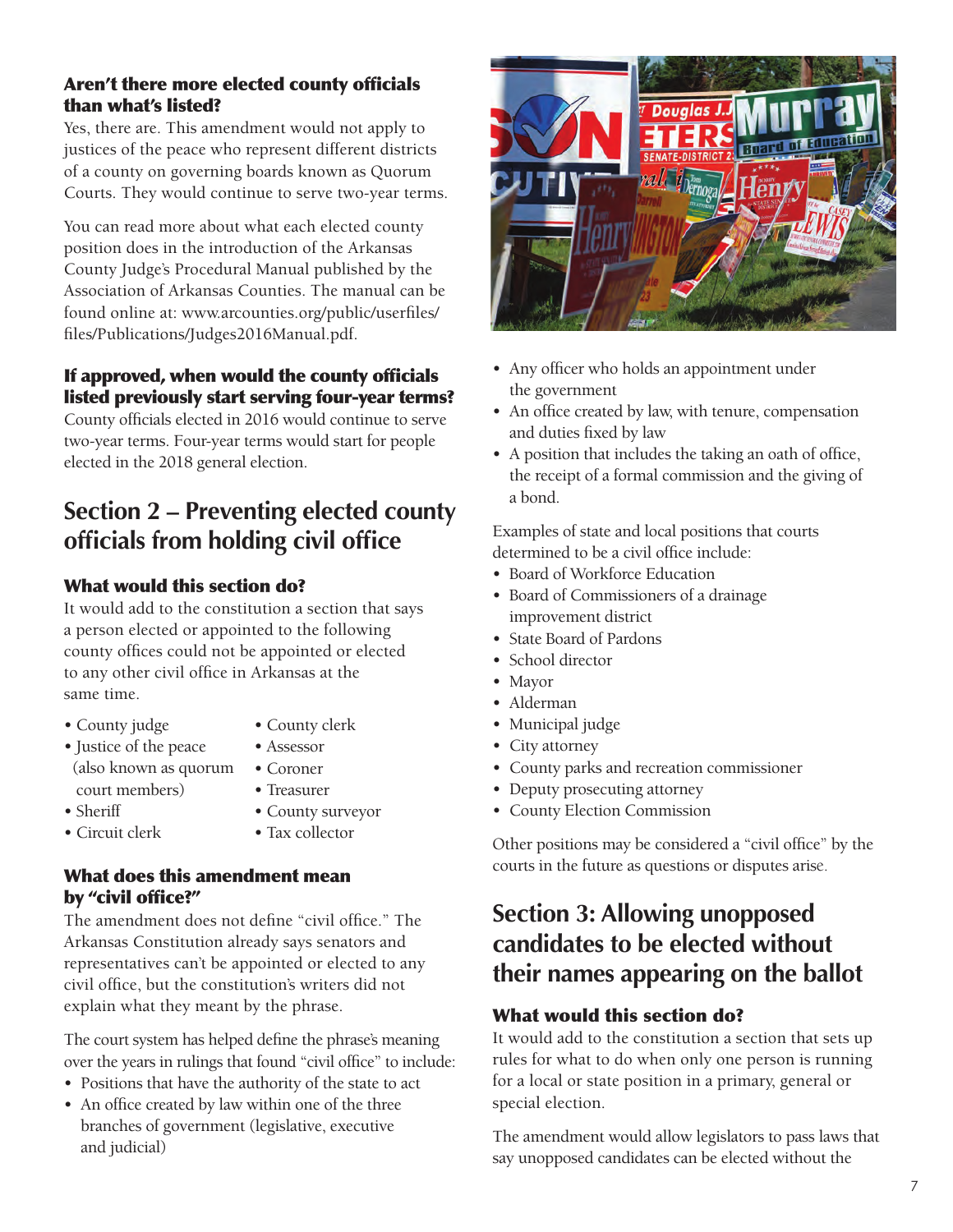necessity of the candidate's name appearing on the ballot or, in some cases, even holding an election if there are no other offces or issues on the ballot.

For example, there wouldn't have to be an election if only one person is running in a special election for state senator and that's the only race to be decided. That person would be considered the elected senator without voters going to polling places and choosing that person.

In both situations, the candidate must be eligible to hold the office and meet the deadline to file for office.



#### What does Arkansas law say now about unopposed candidates?

The constitution doesn't specifcally address unopposed candidates.

Article 5 of the constitution requires state senators and representatives to be chosen by "qualifed electors" In addition, several state election laws require ballots to include the name of every eligible candidate.

However, one state law (A.C.A. § 7-5-207) allows most unopposed candidates for city office to be excluded from the ballot.

## **Section 4 – Defining "infamous crime" for determining eligibility to hold office**

#### What would this section of the proposed constitutional amendment do?

It would defne "infamous crime" in the section of the Arkansas Constitution that says who cannot serve in the state legislature or hold any other public office in the state. Under the proposed amendment, an "infamous crime" would include:

- A felony offense
- Abuse of office as defined under Arkansas law
- Tampering as defned under Arkansas law
- A misdemeanor offense involving an act of deceit, fraud or false statement, including misdemeanor offenses related to the election process

## What does the constitution currently say about who can't hold office?

The Arkansas Constitution currently reads:

*No person hereafter convicted of embezzlement of public money, bribery, forgery or other infamous crime shall be eligible to the General Assembly or capable of holding any offce of trust or proft in this State.* 

### How has "infamous crime" been defined over the years?

Because the Arkansas Constitution doesn't defne "infamous crime," the court system has defned the phrase's meaning to include crimes involving deceit and dishonesty. Recent legal interpretations included theft or crimes that harmed the integrity of office and impact a person's ability to serve as an elected official.

three decades before he ran for office. Recent uses of the "infamous crime" label include a mayor who was convicted of misdemeanor theft of property after stealing campaign signs and a sheriff who was removed from office because he was convicted of stealing chickens

In 2013, Arkansas legislators attempted to better define the term without a constitutional amendment. They passed Act 724, which defned "infamous crimes" as:

- A felony offense
- A misdemeanor theft of property offense
- Abuse of office
- Tampering
- A misdemeanor offense in which the fnder of fact was required to fnd, or the defendant to admit, an act of deceit, fraud or false statement.

The proposed amendment uses very similar language to this state law.

### Why is a constitutional amendment needed if there is a state law defining "infamous crime"?

According to the sponsor, even with the defnition under current state law, the phrase "infamous crime"